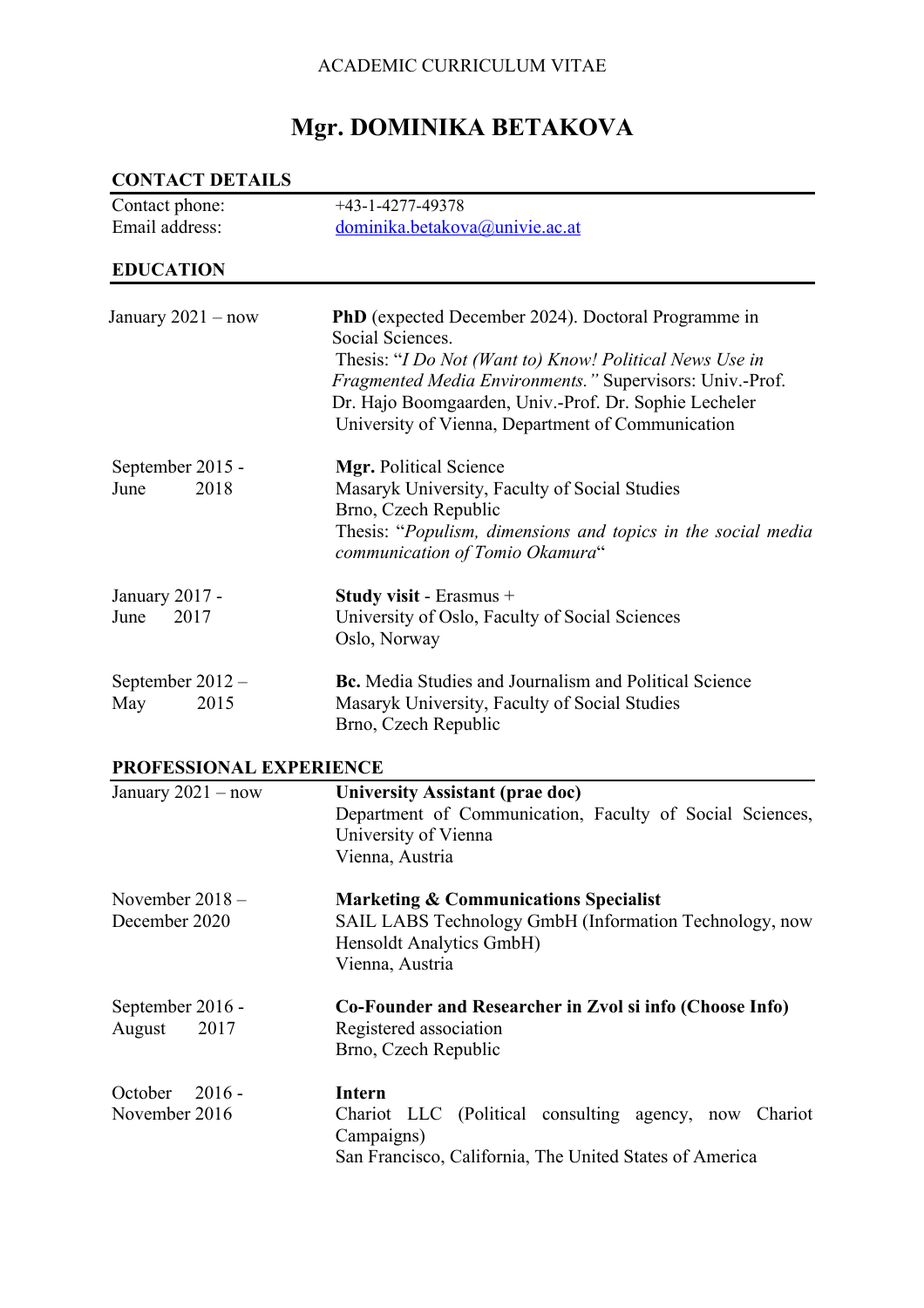# ACADEMIC CURRICULUM VITAE

| September $2015 -$<br>September 2016 | <b>Analyst of Media Monitoring</b><br>Media Tenor (Communications business)<br>Ostrava, Czech Republic                          |
|--------------------------------------|---------------------------------------------------------------------------------------------------------------------------------|
| July<br>$2016 -$<br>August 2016      | Intern<br>TOP 09 (Political party)<br>Prague, Czech Republic                                                                    |
| January $2016 -$<br>March 2016       | Administrator in the Event and Contact Section of the<br>electoral campaign<br>#Siet' (Political party)<br>Bratislava, Slovakia |

#### **PUBLICATIONS**

#### *Peer-reviewed publications*

Schäfer, S., **Betakova, D.,** Aaldering, L., & Lecheler, S. (2022). Opting out of News. *Medienjournal-Zeitschrift für Medien-und Kommunkiationsforschung*, *45*(3), 31.

#### *Book chapters and other*

Gregor, M., Vejvodova, P., Bajerova, A., **Betakova, D.,** Bruk, V., Chlupacek, O., Krivankova, K., Myklin, M., Solymosova, K., Stritezsky, P., Svozilova, L. (2018). *Nejlepší kniha o fake news, dezinformacích a manipulacích!!!* CPress.

**Betakova, D.,** Motykova, Z., Stritezsky, P. (2017). *Volební strategie.* In Kralova, A., Kominek, K (Eds.), Americké volby: nejdražší show světa (154-167). Institut politického marketingu

## **CONFERENCE PRESENTATIONS**

**Betakova, D.,** Boomgaarden, H., Lecheler, S., Schäfer, S., Aaldering, L. (2021, September). *I Do Not (Want to) Know! An Empirical Investigation of the Relationship Between Unintentional and Intentional News Avoidance and Their Predictors.* Presentation at the (virtual) 2021 Conference of The International Journal of Press/Politics, September 13-16.

## **TEACHING ACTIVITIES**

#### *Courses:*

Quantitative Data Collection (undergraduate level seminar, semester Summer 2022, 30 students), University of Vienna

Statistical Analysis (undergraduate level seminar, semester Summer 2022, 30 students), University of Vienna

#### **AWARDS AND GRANTS**

| 2018 | Rector's award of Masaryk University for the active development of civil      |
|------|-------------------------------------------------------------------------------|
|      | society, Masaryk University                                                   |
| 2017 | Group award: the $3^{rd}$ place at the OSCE #UnitedCVE and Peer to Peer (P2P) |
|      | final, OSCE Annual Security Review Conference                                 |